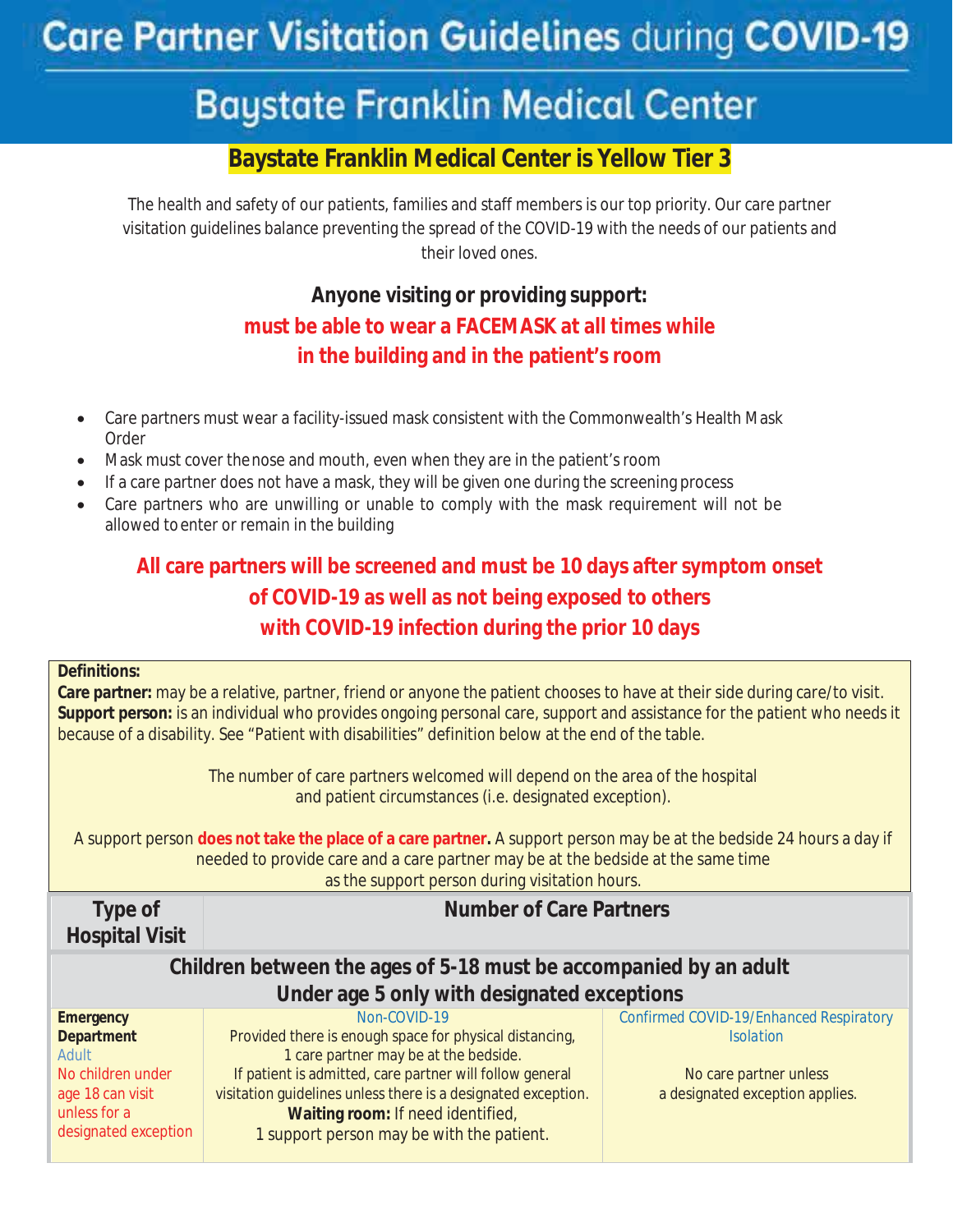| <b>Emergency</b><br><b>Department</b><br><b>Pediatrics</b>                                                     | Non-COVID-19                                                                                                                                                                                                                                                                                                                                                                                                                                                        | Confirmed COVID-19/Enhanced Respiratory<br><b>Isolation</b>                                                                                                                     |
|----------------------------------------------------------------------------------------------------------------|---------------------------------------------------------------------------------------------------------------------------------------------------------------------------------------------------------------------------------------------------------------------------------------------------------------------------------------------------------------------------------------------------------------------------------------------------------------------|---------------------------------------------------------------------------------------------------------------------------------------------------------------------------------|
| (For the purposes of<br>visitation, pediatric<br>patients are defined as<br>patients under 22 years<br>of age) | 2 parents/care partners at a time.                                                                                                                                                                                                                                                                                                                                                                                                                                  | 2 parents/care partners from the same<br>household.                                                                                                                             |
| <b>Adult Inpatient</b><br>Non-Critical<br>Care units                                                           | Non-COVID-19<br>1 care partner at a time.                                                                                                                                                                                                                                                                                                                                                                                                                           | Confirmed COVID-19/Enhanced Respiratory<br><b>Isolation</b><br>No care partner unless<br>a designated exception applies.                                                        |
| <b>Adult Inpatient</b><br><b>Critical Care Units</b>                                                           | Non-COVID-19                                                                                                                                                                                                                                                                                                                                                                                                                                                        | Confirmed COVID-19/Enhanced Respiratory<br><b>Isolation</b>                                                                                                                     |
|                                                                                                                | 2 care partners at a time; may visit together at the bedside.                                                                                                                                                                                                                                                                                                                                                                                                       | 2 care partners together at a time viewing<br>patient through window for 30 minutes.<br>Total number of visits per day based on what<br>clinical team deems safe and feasible.  |
| <b>Obstetrics (OB)</b>                                                                                         | Non-COVID-19<br>2 designated care partners in room during delivery and up<br>to 2 hours immediately after delivery. 1 care partner may<br>stay for duration of hospital stay and come and go<br>throughout the day.<br>An additional care partner may visit following the general<br>visitation guidelines with both at the bedside at any given<br>time during visitation hours.<br>1 support person is allowed in the operating room during<br>surgical delivery. | Confirmed COVID-19/Enhanced Respiratory<br><b>Isolation</b><br>1 designated care partner who may stay for<br>the duration. The care partner will not be<br>able to come and go. |
| <b>Hospital based</b><br>Surgery/Procedure                                                                     | Non-COVID-19                                                                                                                                                                                                                                                                                                                                                                                                                                                        | Confirmed COVID-19/Enhanced Respiratory<br><b>Isolation</b>                                                                                                                     |
| <b>Adult patients</b><br>(Provided there is<br>enough space for<br>physical distancing)                        | 1 care partner can remain with patient through admission<br>and accompany the patient into the Pre-Op area. After the<br>patient departs to the procedure room, the care partner<br>must leave the building after leaving contact information for<br>patient discharge. When the patient is ready for discharge,<br>the care partner will be called to the bedside to receive                                                                                       | No care partner unless<br>a designated exception applies.                                                                                                                       |
|                                                                                                                | discharge instruction with the patient.<br>If the patient is admitted, the care partner will<br>follow the general visitation guidelines.                                                                                                                                                                                                                                                                                                                           |                                                                                                                                                                                 |
| <b>Outpatient services</b><br><b>Hospital based</b><br>(x-ray, Lab,<br>Pharmacy)                               | Non-COVID-19<br>Provided there is enough space for physical distancing,<br>1 care partner may accompany.                                                                                                                                                                                                                                                                                                                                                            | Confirmed COVID-19/Enhanced Respiratory<br><b>Isolation</b><br>No care partner unless<br>a designated exception applies.                                                        |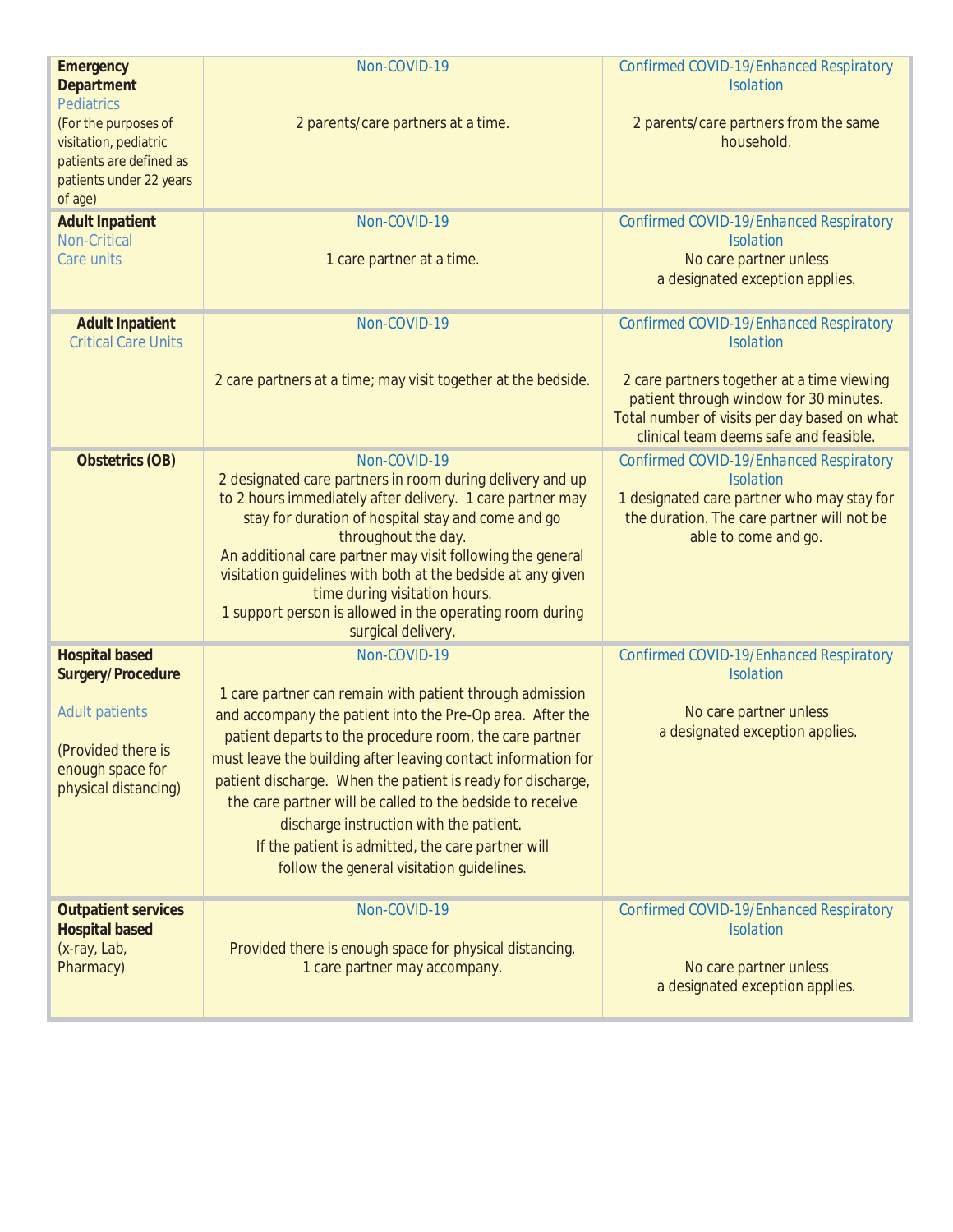| <b>Behavioral Health</b><br>Inpatient                       | Non-COVID-19<br>1 designated care partner is allowed per patient between<br>6:30-8:00pm daily for a 30-minute time limit.<br>1 designated care partner by appointment Saturday and<br>Sunday 12:30-2:30 pm. Visits are restricted to 30 minutes. | Confirmed COVID-19/Enhanced Respiratory<br><b>Isolation</b><br>No care partner unless<br>a designated exceptions applies.                                                                                                    |  |  |
|-------------------------------------------------------------|--------------------------------------------------------------------------------------------------------------------------------------------------------------------------------------------------------------------------------------------------|------------------------------------------------------------------------------------------------------------------------------------------------------------------------------------------------------------------------------|--|--|
| <b>Designated Exceptions</b>                                |                                                                                                                                                                                                                                                  |                                                                                                                                                                                                                              |  |  |
| Hospice/End-of-<br>Life/ or for life-<br>changing diagnosis | Non-COVID-19<br>2 care partners at the bedside at a time + Clergy.                                                                                                                                                                               | Confirmed COVID-19/Enhanced Respiratory<br><i>Isolation</i><br>2 care partners at the bedside at a time +<br>Clergy.                                                                                                         |  |  |
| <b>Patients with</b><br>disabilities (See<br>below)         | Non-COVID-19<br>Identified support person(s) can take turns being with the<br>patient 24 hours a day, if needed.<br>1 care partner at the bedside at a time may visit between<br>noon-8 pm.                                                      | Confirmed COVID-19/Enhanced Respiratory<br><b>Isolation</b><br>Identified support person can take turns<br>being with the patient 24 hours a day, if<br>needed.<br>No care partner unless a designated<br>exception applies. |  |  |
| <b>Attorney of patient</b>                                  | Non-COVID-19<br>1 attorney + 1 care partner at the bedside.                                                                                                                                                                                      | Confirmed COVID-19/Enhanced Respiratory<br><b>Isolation</b><br>1 attorney and case by case basis.                                                                                                                            |  |  |

#### **PATIENTS WITH DISABILITIES**

Patients with disabilities that may include, but not be limited to, altered mental status, physical, intellectual or cognitive disability, communication barriers or behavioral concerns, *who need assistance due to the specifics of their disability*, may have one designated support person with them to support their disability related needs. Such designated support person may be a family member, personal care assistant, similar disability service provider, or other individual knowledgeable about the management of their care, to physically or emotionally assist them or to ensure effective communication during their stay.

#### **CLINICS AND BAYSTATE HEALTH MEDICAL PRACTICES**

See Baystate Medical Practices and Health Centers Visitation guidelines

#### **STAYING IN TOUCH**

Baystate Health supports and encourages digital visits. Please ask the unit staff for details. You may also use your own devices to stay in touch using other video chat options.

#### **EMPLOYEES VISITING**

Employees visiting loved ones must follow the same guidelines as visitors who don't work for Baystate Health.

#### **VISITOR ENTRANCES**

Main lobby and Surgical Services entrances from 12 noon – 8 p.m. daily

#### **VISITOR SCREENINGS**

For the continued safety of patients, care partners and staff during the coronavirus pandemic, all Baystate Health hospitals have implemented a visitor screening as part of our visitation policy.